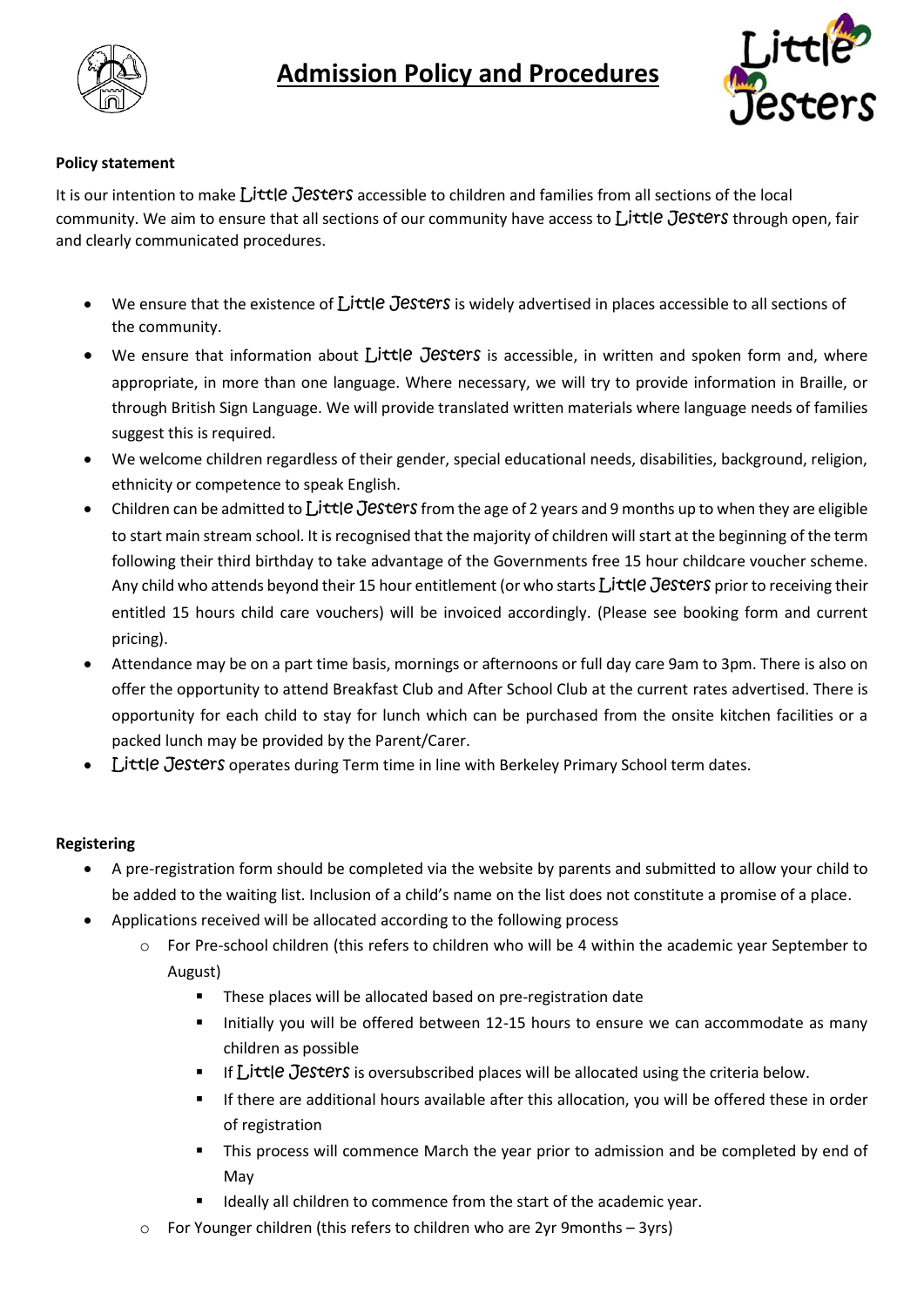- These spaces will be allocated based on date of birth
- The number of places available will be dependent on the number of pre-schoolers in the setting
- Children will commence their place from after autumn half term or spring term. Exceptions may be made for start dates outside of these at the discretion of the manager.
- Younger children must attend the setting for a minimum of 2 sessions per week (5hours) as anything less than this we find is detrimental to forming relationships with the setting
- We are unable to keep places open to those children who have spring or summer birthdays. However, they are given priority should a place become available and usually can have sessions of their choice in the following autumn term.

### **Allocation Process**

This process commences in March for the following academic year.

- You will receive an email from us to confirm your requirements are still as per your pre-registration form
- Once all responses are collated you will receive an email offering a place, stating the start date and the days that you can be accommodated (these may not always be what your requirements stated) and what funded hour place you have been allocated
- You MUST respond to this email in the stated timeframe to confirm you would like to take up the place and are aware that you are liable for the charges for these agreed sessions
- When we hear back from you within this timeframe the place is secured, at this point. If we do not hear from you, we will attempt to contact you, however the place will be offered to the next person on the waiting list.

## **Oversubscription**

In the first instance Little Jesters will look to satisfy places utilising the child's 'free' entitlement ('Free' 15 hour entitlements are considered before applications for an additional 15 hours utilising the 30 hour funding). Where there are more applications than available places, the following criteria will be used to decide which children are offered a place:

- 1. "Looked after" children (as defined in the Education Act 2002 Admissions)
- 2. Preschool aged children (Academic year before your child is eligible to start school)
- 3. Those children who will have a sibling attending this setting at the time of the applicant's proposed admission (including half/step/adopted/foster brothers or sisters and any other children who are living at the same address as part of the same family unit)
- 4. Those children who live in the catchment area of the school.
- 5. Children who live nearest to the school calculated in a direct straight line from the child's permanent place of residence to the school.

If there are more applicants than can be accommodated at the setting in criteria 1 to 4, places will be offered to those children in each criterion whose place of residence is nearest to the setting as defined in criterion 5.

- Any child who attends additional settings to Little Jesters must notify the Little Jesters leader.
- Since places in Little Jesters are limited, Parents/Carers are advised that a poor record of attendance or failure to pay within terms without good cause may, after discussion with the Parent/Carers, lead to their child's place being given to someone else.
- You must give four weeks written notification for any reduction in hours or leaving the setting. You are liable for payment of this place until that date.